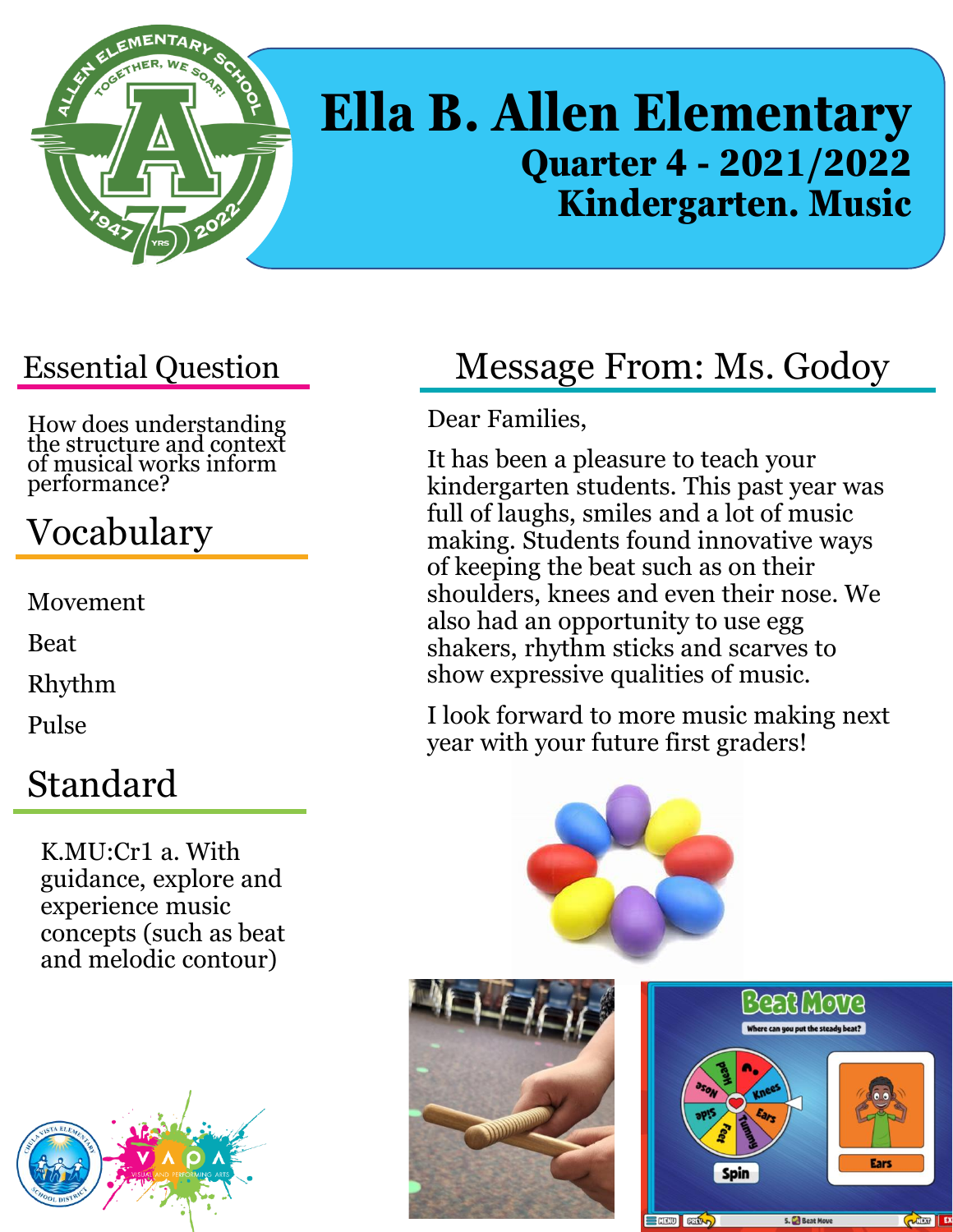

# **Ella B. Allen Elementary Quarter 4 - 2021/2022 1 st Grade. Music**

#### Essential Question

How do performers interpret musical works?

# Vocabulary

Beat Rhythm Strong vs. weak Egg shakers Rhythm Sticks Movement Standard

#### 1.MU:Pr4.3With limited guidance, demonstrate and describe music's expressive qualities (such as voice quality, dynamics, and tempo) that support the creators' expressive intent.



#### Message From: Ms. Godoy

Dear families,

This final quarter of the year in music class was full of laughter, creating and great music making. Students had fun keeping the beat of songs on unlikely places such as their ears, noses, and shoulders. Students also found creative ways to move their bodies so that they can form different shapes such as squares, circles and hearts while focusing on steady pulse and beat. Egg shakers and rhythm sticks were also used to reinforce the concept of steady pulse while also introducing percussion instruments to students.

It was a pleasure meeting and teaching your first graders this year and I look forward to more music making in the future!



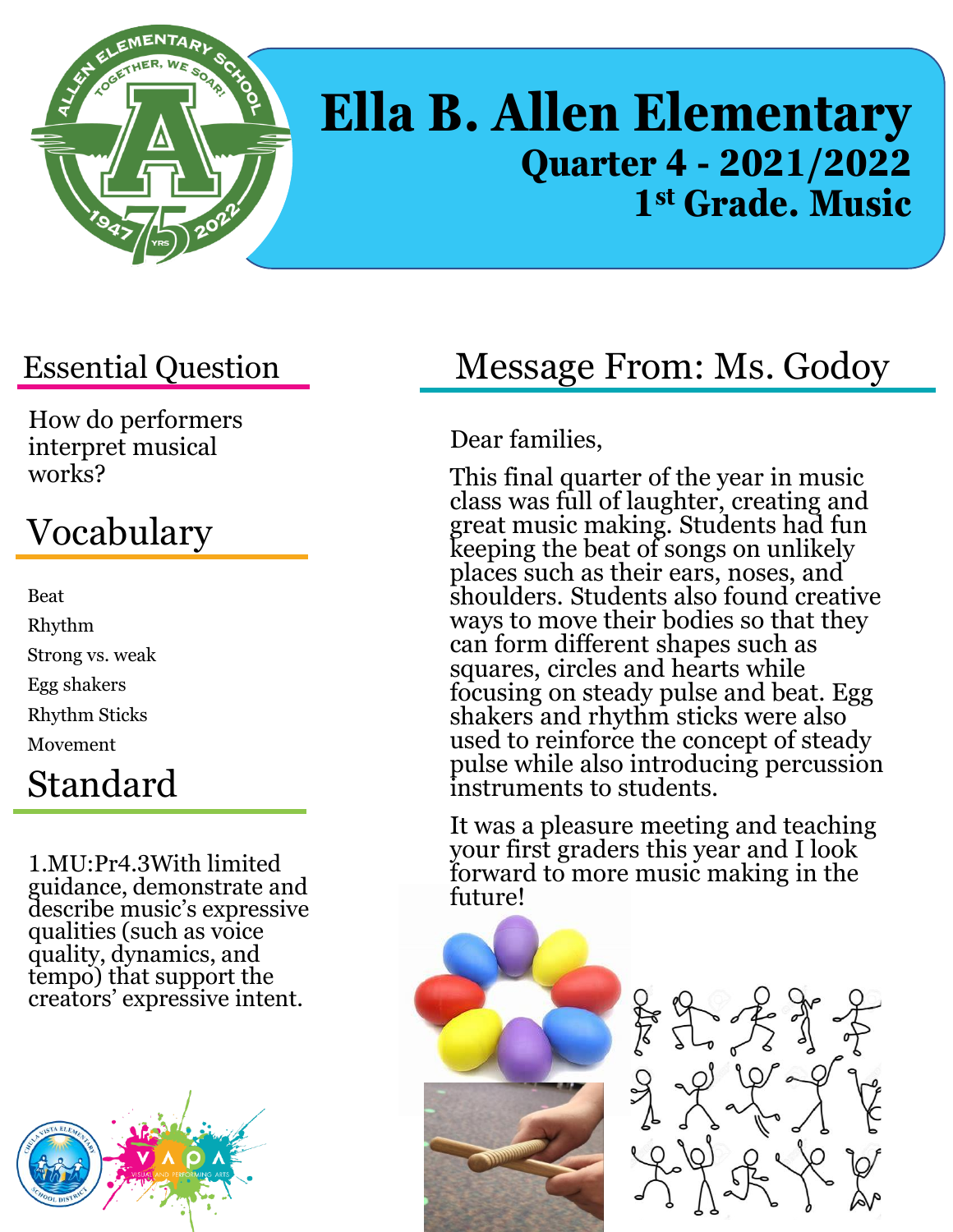

# **Ella B. Allen Elementary Quarter 4 - 2021/2022 2 nd Grade. Music**

#### Essential Question

How do performers interpret musical works?

# Vocabulary

Beat Rhythm Tempo **Notation** 

### Standard

2.MU:Pr4.3 Demonstrate understanding of expressive qualities (such as voice quality, dynamics, and tempo) and how creators use them to convey expressive intent



# Message From: Ms. Godoy

#### Dear Families,

This quarter was full of energy and a lot of music making. Students explored different tempos by listening and analyzing selections from Camille Saint-Saëns' famous piece *Carnival of the Animals.* Students also began their journey to reading standard music notation which is very exciting!

It was a pleasure to meet and teach your second graders this year. I am excited to continue making more music in the future!



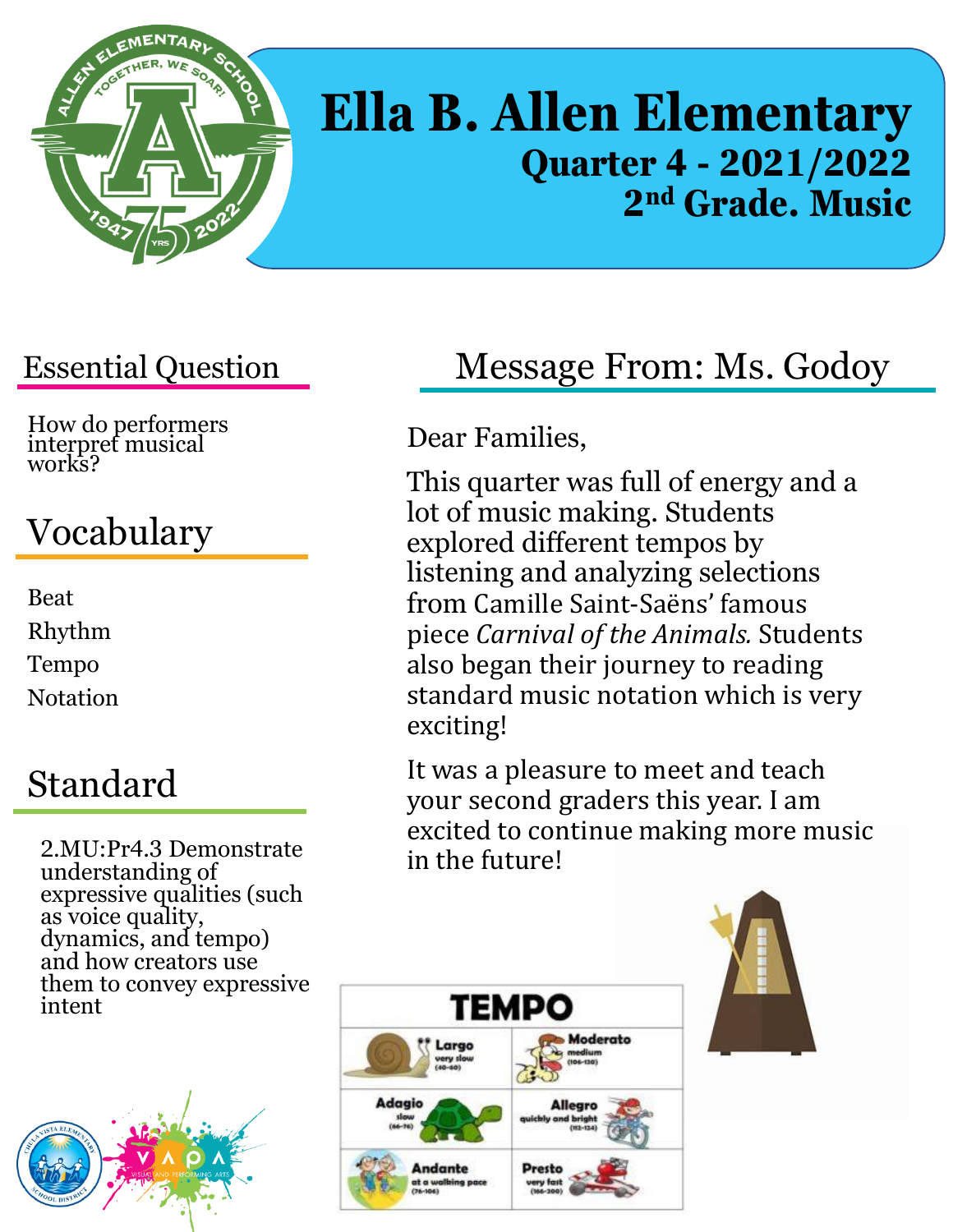

# **Ella B. Allen Elementary Quarter 4 - 2021/2022 3 rd Grade. Music**

#### Essential Question

How does understanding the structure and context of musical works inform performance?

# Vocabulary

| <b>Beat</b>         | Half       |
|---------------------|------------|
| Rhythm              | notes      |
| <b>Notation</b>     | Quarter    |
| <b>Quarter note</b> | note rests |
| Eighth notes        |            |
| Standard            |            |

3.MU:Pr4.2 b. When analyzing selected music, read and perform rhythmic patterns and melodic phrases using iconic and standard notation



# Message From: Ms. Godoy

Dear Families,

This quarter, 3rd graders learned all about rhythm. Students began reading different types of notes using iconic notation and moved on to using standard notation! Students used shakers and rhythm sticks to help reinforce this concept and it was amazing to see how much they learned.

It was a pleasure teaching your students this school year and I look forward to teaching them in the future.

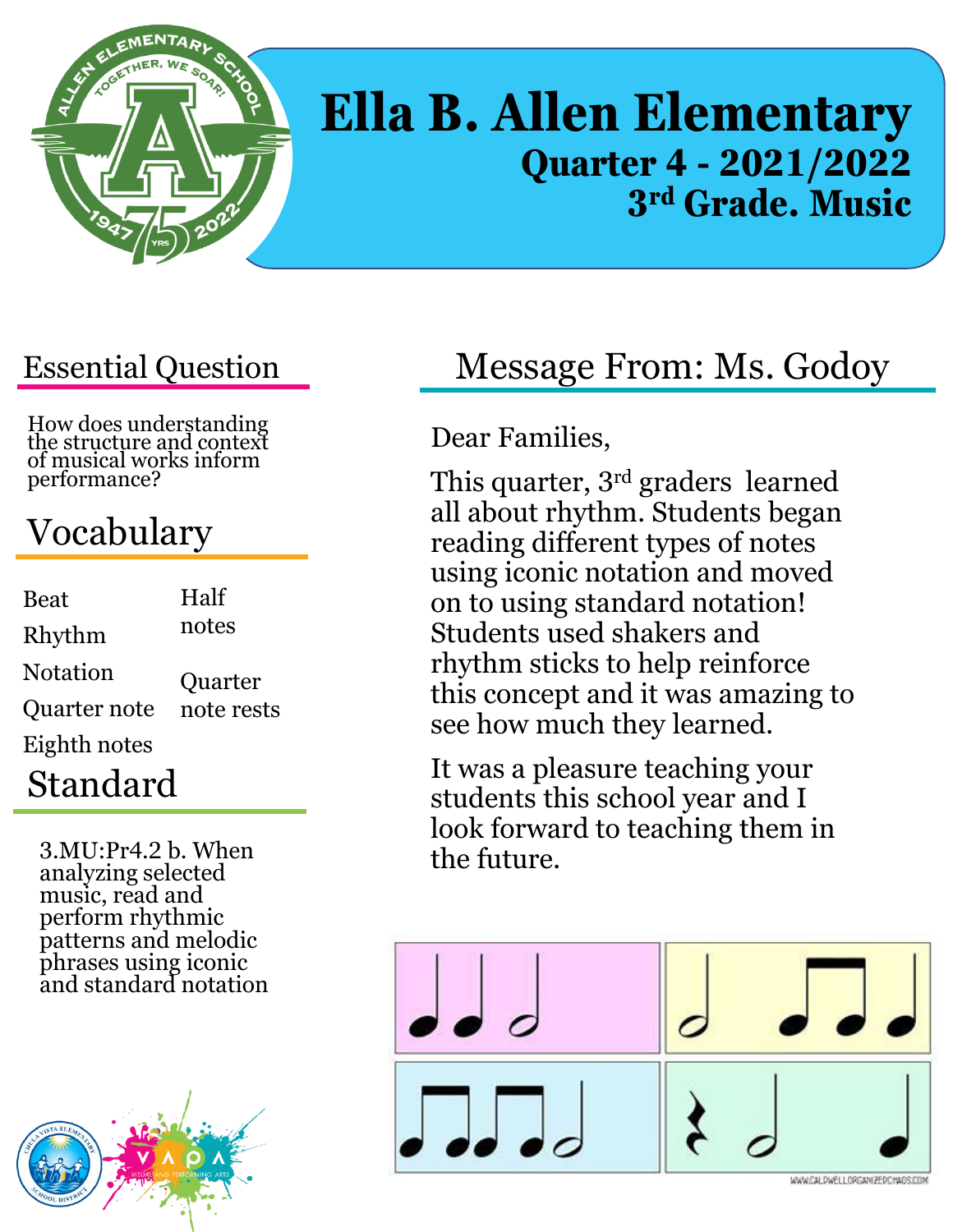

# **Ella B. Allen Elementary Quarter 4 - 2021/2022 4 th Grade. Music**

#### Essential Question

How does understanding the structure and context of musical works inform performance?

# Vocabulary

Ukulele

Open Strings

Strumming

Plucking

#### Standard

4.MU:Pr4.2b. When analyzing selected music, read and perform using iconic and/or standard notation.



#### Message From: Ms. Godoy

Dear Families,

This quarter, 4th graders learned all about the ukulele! Students explored its history and became masters at identifying the names of the four different strings. Students also began reading notes on the music staff and played along with their open strings.

This year was full of fun and learning in the music classroom and I look forward to teaching the future 5th grade class at Allen Elementary.

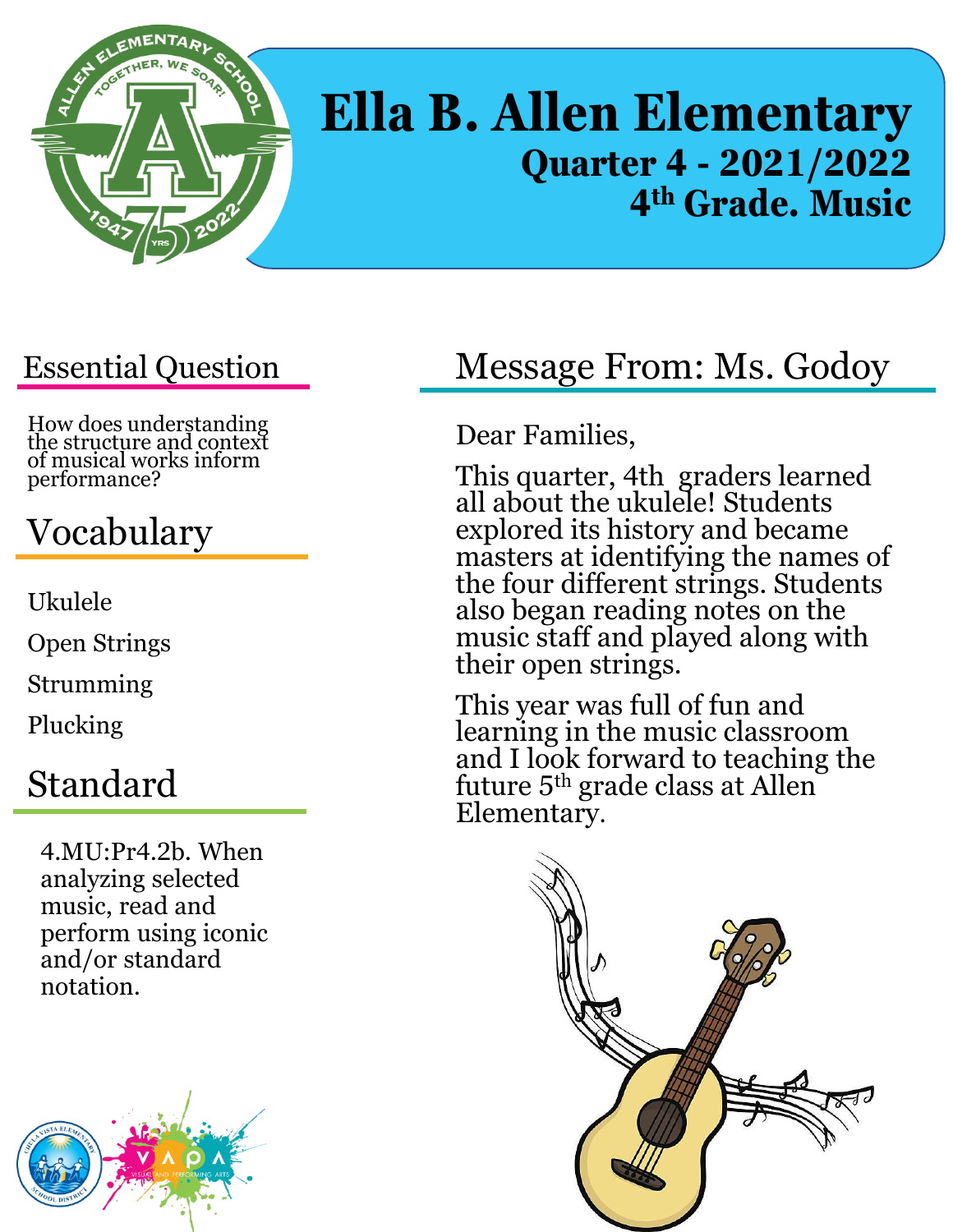

# **Ella B. Allen Elementary Quarter 4 - 2021/2022 5 th Grade. Music**

#### Essential Question

How does understanding the structure and context of musical works inform performance?

### Vocabulary

Ukulele Strumming Plucking Open Strings

#### Standard

5.MU:Pr4.2b. When analyzing selected music, read and perform using standard notation.



#### Message From: Ms. Godoy

#### Dear Families,

This quarter,  $5<sup>th</sup>$  graders learned all about the ukulele! Students explored its history and became masters at identifying the names of the four different strings. Students also began reading notes on the music staff and played along with their open strings.

This year was full of fun and great music making. I look forward to making even more music next school year!